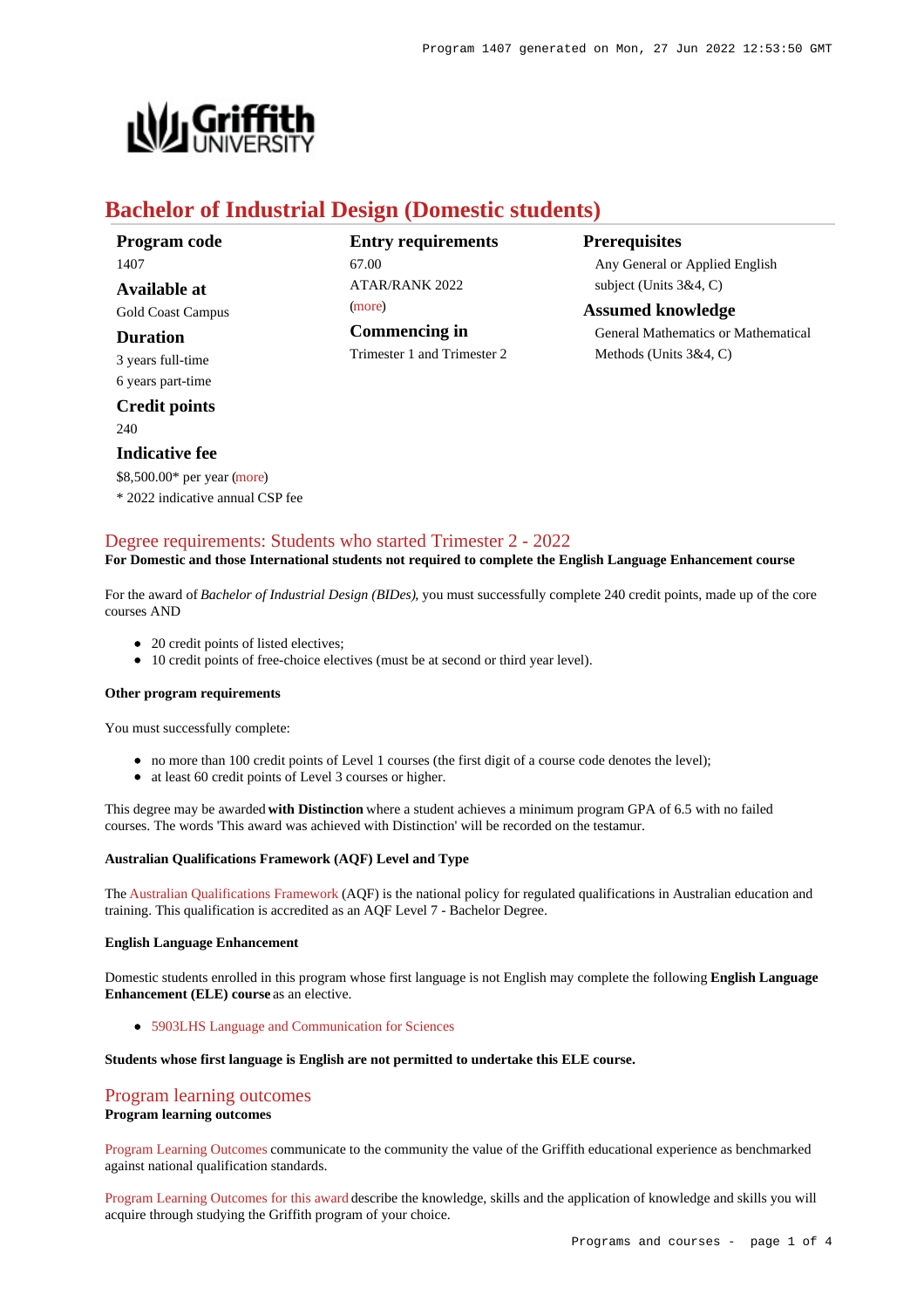### [Course list: Students starting Trimester 2 - 2022](https://www148.griffith.edu.au/programs-courses/Program/1407/Courses/Domestic#course-list-content)

**Course offering information in program structures is a guide only. Please check the actual offering information in the Course Catalogue.**

**Note: Students must check the prerequisite and incompatible requirements before selecting any course within this program.**

#### **English Language Enhancement course**

Students required to undertake the English Language Enhancement course must complete 5903LHS in their first trimester of study.

The English Language Enhancement course is to be taken in place of a Free-choice elective in your program.

| <b>Trimester</b>                   |         | Course code Requirement    | <b>Course title</b>                     |    |
|------------------------------------|---------|----------------------------|-----------------------------------------|----|
| $\mathop{\rm Tri}\nolimits_\angle$ | 5903LHS | <b>English Enhancement</b> | Language and Communication for Sciences | 10 |

### **Year 1**

You must complete the following courses:

| <b>Trimester</b> | Course code    | Requirement     | Course title                                      | $\bf CP$ |
|------------------|----------------|-----------------|---------------------------------------------------|----------|
| Tri 2            | 1537QCA        | Core to Program | Design Histories and Futures                      | 10       |
| Tri 2            | 1022ENG        | Core to Program | <b>Engineering Design Practice</b>                | 10       |
| Tri 2            | 1704ENG        | Core to Program | Electrics and Electronics for Designers           | 10       |
| Tri 2            | <b>1801ENG</b> | Core to Program | Introduction to Structures                        | 10       |
| Tri 1,3          | 1701ENG        | Core to Program | Creative Engineering                              | 10       |
| Tri 1            | 1702ENG        | Core to Program | Designing with Mechanics                          | 10       |
| Tri 1            | 1622QCA        | Core to Program | Introduction to 3D Design (not offered from 2022) | 10       |
|                  |                |                 | <b>OR</b>                                         |          |
| Tri 1,3          | <b>1908ENG</b> | Core to Program | Designer Languages                                | 10       |
| Tri 1            | 1701QCA        | Core to Program | <b>Making Interaction</b>                         | 10       |

## **Year 2**

You must complete the following courses:

| Trimester        | Course code | <b>Requirement</b> | Course title                           | CР |
|------------------|-------------|--------------------|----------------------------------------|----|
| Tri 2            | 2648QCA     | Core to Program    | <b>Product Narratives</b>              | 10 |
| Tri 1            | 2639QCA     | Core to Program    | Digital Modelling for Design           | 10 |
| Tri <sub>2</sub> |             |                    | Listed elective                        | 10 |
| Tri 2            | 1703ENG     | Core to Program    | Designing with Thermofluids            | 10 |
| Tri 1            | 2640QCA     | Core to Program    | Product Archetypes                     | 10 |
| Tri 2            | 2604QCA     | Core to Program    | 3D Digital Modelling for Manufacturing | 10 |
| Tri 1            | 2502ENG     | Core to Program    | Mechanical Engineering Design          | 10 |
| Tri 1,3          | 1017ENG     | Core to Program    | <b>Engineering Materials</b>           | 10 |

#### **Year 3**

You must complete the following courses: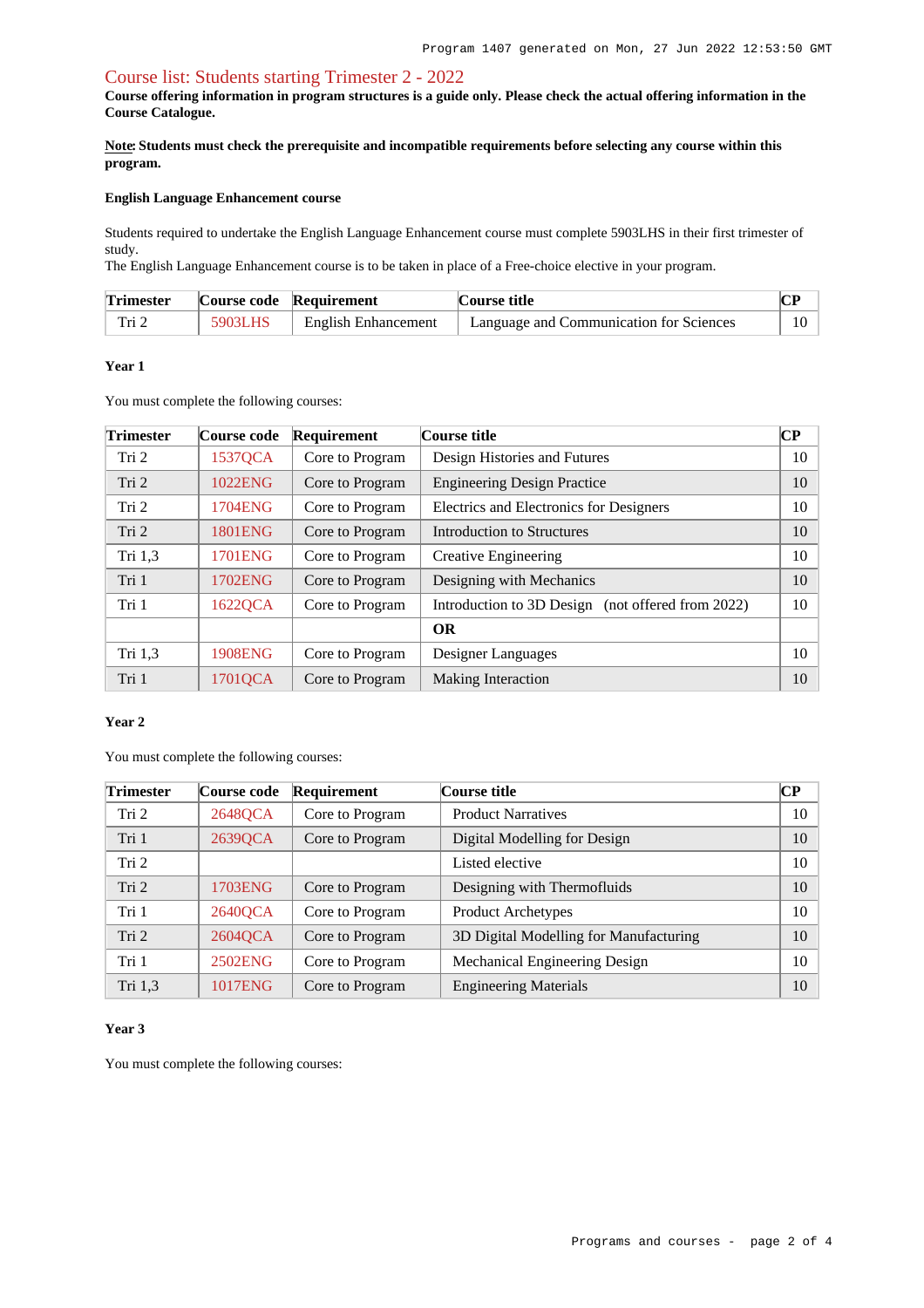Program 1407 generated on Mon, 27 Jun 2022 12:53:50 GMT

| <b>Trimester</b> | Course code | Requirement     | Course title                          | $\overline{\mathbf{CP}}$ |
|------------------|-------------|-----------------|---------------------------------------|--------------------------|
| Tri 2            | 3801ENG     | Core to Program | Design and Manufacture of Composites  | 10                       |
| Tri 2            | 3646QCA     | Core to Program | <b>Action Research Studio</b>         | 20                       |
|                  |             |                 | <b>OR</b>                             |                          |
| Tri 1,2,3        | 3900ESC     | Core to Program | Work Integrated Learning Placement    | 20                       |
| Tri 2            | 3619QCA     | Core to Program | Digital Making: Objects and Furniture | 10                       |
| Tri 1            |             |                 | Listed elective                       | 10                       |
| Tri 1            | 36180CA     | Core to Program | 3D Design Studio                      | 10                       |
| Tri 1            | 3631QCA     | Core to Program | Human Machine Interfaces              | 10                       |
| Tri 1            |             |                 | Free-choice elective                  | 10                       |

# Electives (2 available) Listed electives

The availability of these elective courses may be subject to change and you should consult the course offering details and discipline convenor if necessary prior to enrolling.

You must complete at least 20 credit points from the listed Industrial Design electives. You may also choose up to an extra 10 credit points from this list in place of the [Undergraduate free-choice elective/s](https://www148.griffith.edu.au/programs-courses/Search/Results?SearchRequestType=CourseCatalogue&AcademicCareerName=UGRD&IsFreeChoiceElective=True).

| <b>Trimester</b> | Course code    | Requirement        | Course title                                                               | $\overline{\mathbf{CP}}$ |
|------------------|----------------|--------------------|----------------------------------------------------------------------------|--------------------------|
| Tri 3            | 3005ENG        | Listed<br>Elective | Global Perspectives for Sustainable Infrastructure                         | 10                       |
| Tri 2            | 3511ENG        | Listed<br>Elective | Design of Machine Elements (offered from 2019)                             | 10                       |
| Tri 1,2          | 3619QCA        | Listed<br>Elective | Digital Making: Objects and Furniture                                      | 10                       |
| Tri $2,3$        | 2592QCA        | Listed<br>Elective | Rethinking Methods and Materials (Southbank offering)<br>only)             | 10                       |
| Tri 1,2,3        | 2518ENG        | Listed<br>Elective | Work Integrated Learning Special Topic 1                                   | 10                       |
|                  |                |                    | courseLineOperator                                                         |                          |
| Tri 1,2,3        | <b>2910ENV</b> | Listed<br>Elective | Work Integrated Learning Special Topic 1                                   | 10                       |
| Tri 1,2,3        | 3518ENG        | Listed<br>Elective | Work Integrated Learning Special Topic 2<br>(not offered)<br>from $2022$ ) | 10                       |

# Free-choice electives

You may select free-choice electives from the list below or any second or third year level [Undergraduate free-choice elective/s](https://www148.griffith.edu.au/programs-courses/Search/Results?SearchRequestType=CourseCatalogue&AcademicCareerName=UGRD&IsFreeChoiceElective=True) offered across the University provided prerequisites are met. If you require guidance please liaise with your Program Director.